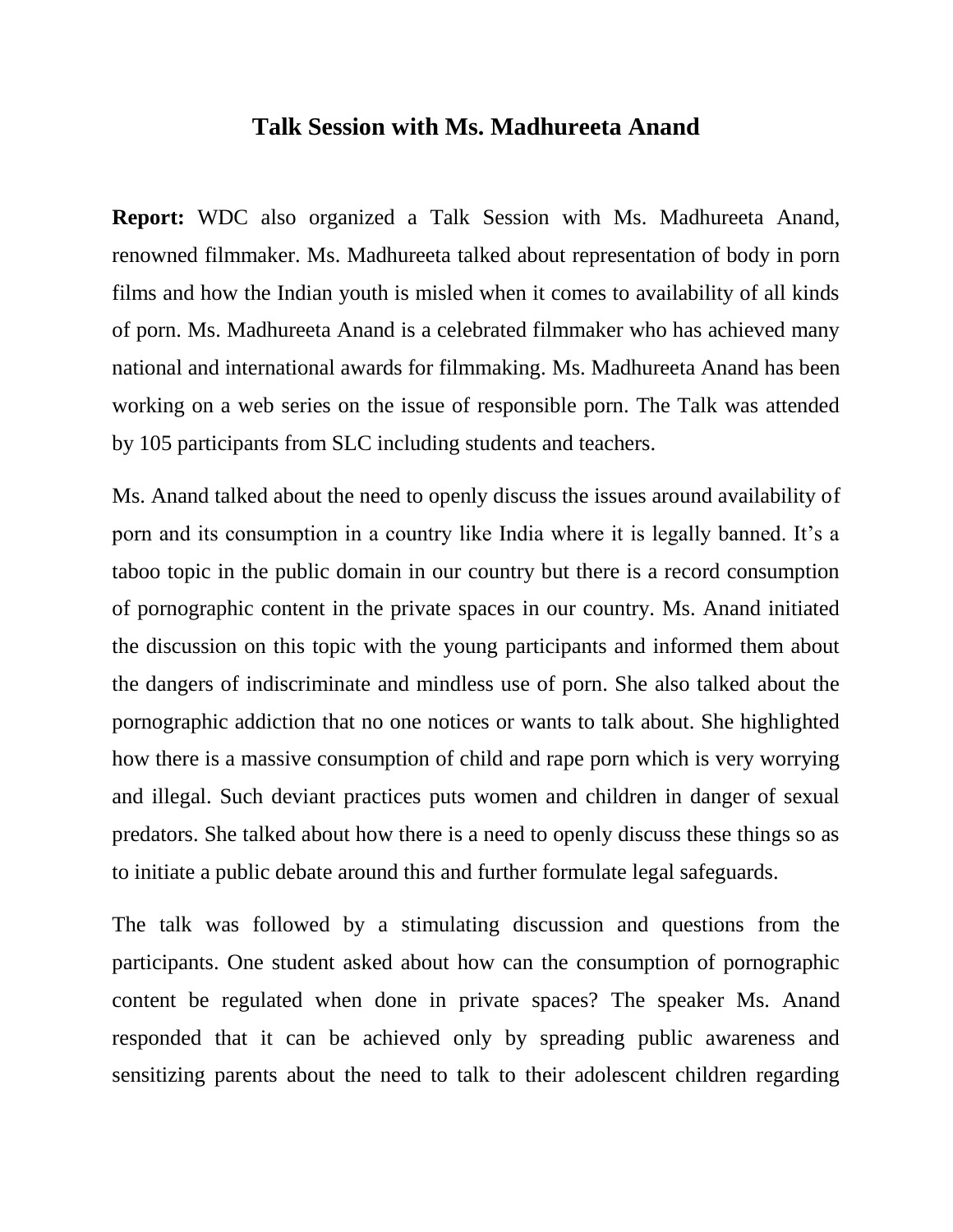these issues and also by introducing sensitization programmes at school and college level. The programmes ended with a vote of thanks to the speaker and the chair.

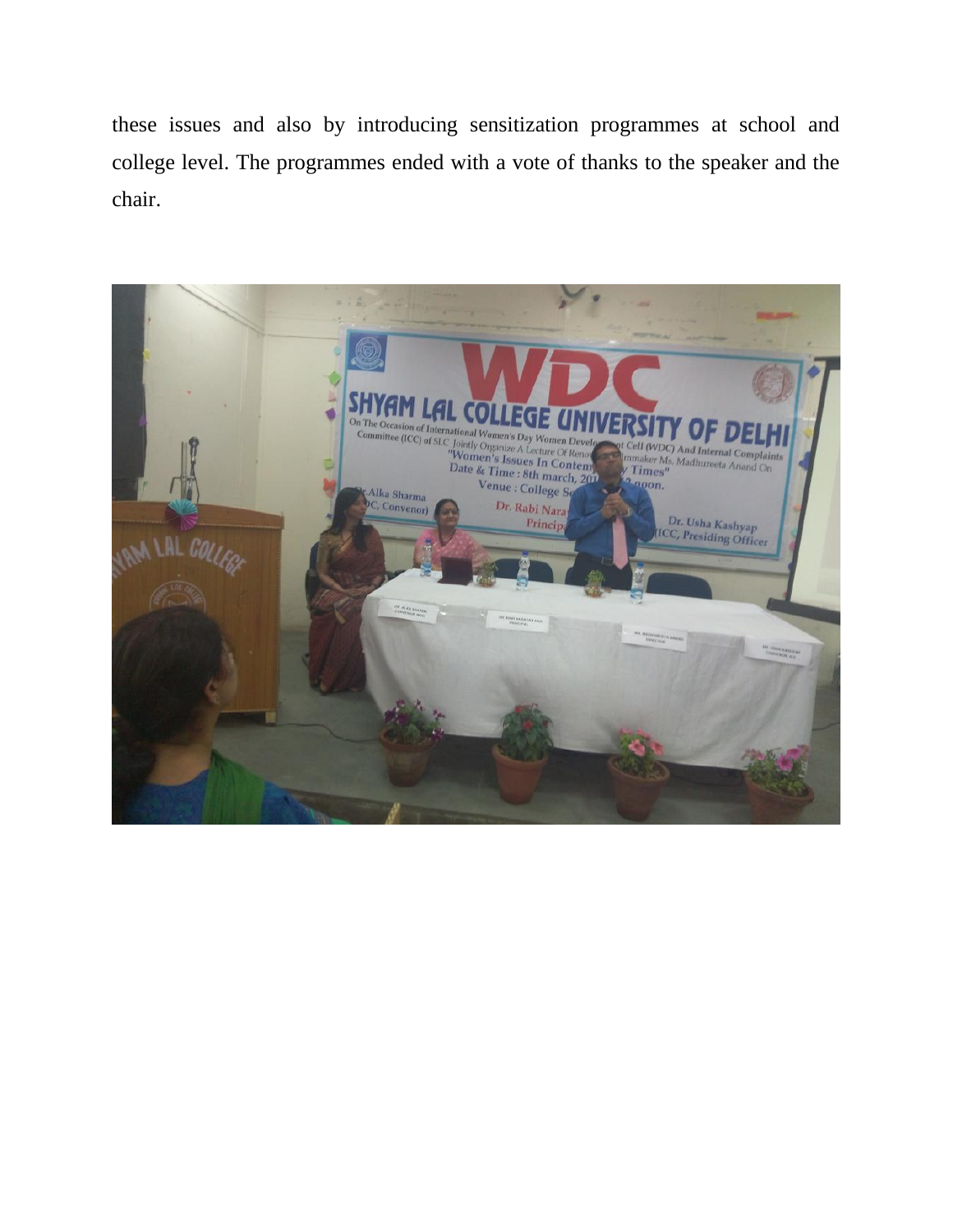